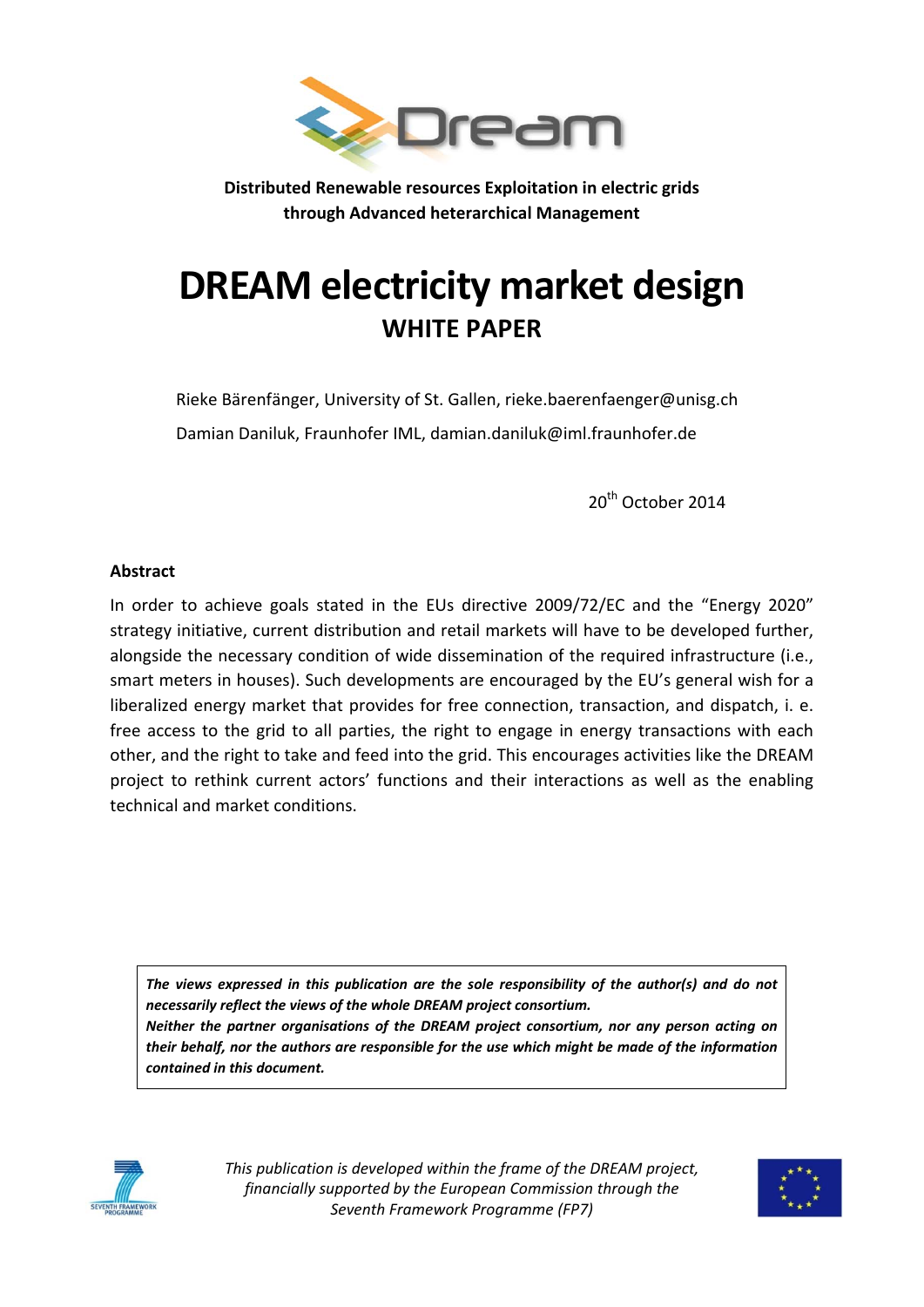

## **Conceptual view on the new energy marketplace in DREAM: roles and interactions in the energy value chain**

Most new concepts for demand response mechanisms follow the idea that in order to do this efficiently and in a market-oriented way, there is a need for a new "Aggregator" role in the market. This actor has both the resources and the incentives to bring "intelligence" to the distributed energy resources and offer their flexibilities, which have so far been unused, to other actors on the market. Although the approaches have this basic idea in common, the ways to implement it technically and commercially are different.

In DREAM, the so-called "Flexibility Aggregator" or in short "Aggregator" represents all the distributed resources connected to his portfolio on LV and/or MV levels. At this stage of the new market design, it is still open which legal entity(/ies) will practically execute the role of the Aggregator. Three possible options would be an independent commercial entity, the DSO, or the electricity supplier/BRP, which will be evaluated in later project stages along with an analysis of the business models of the respective actors. Regardless of who will eventually impersonate the Aggregator, this role creates new interactions with the other market participants, which is illustrated in the following figures and explained in Table 1. These figures illustrate the changes in the market designs on a conceptual level. Thus, they do not aim to specify the nature of the commercial or commodity interactions or the time frames in which the interactions take place.

## **Current market design**

The first figure shows the market participants in the current situation without demand response mechanisms and their basic interactions with each other and the energy markets. The DSO does not participate in the balancing market, because in the traditional market design balancing lies in the sole responsibility of the TSO. In this (already liberalized) market, independent suppliers source energy from the market and sell it to consumers. For the sake of simplicity, the "Supplier" and "BRP" roles are combined in one role because in reality they will often be united within a single market party. Theoretically, a supplier can of course delegate the BRP responsibility for his customers to another BRP, in which case he will no longer have a direct commercial interaction with the TSO, but instead with the BRP.

The interactions between the actors are explained in Figure 1.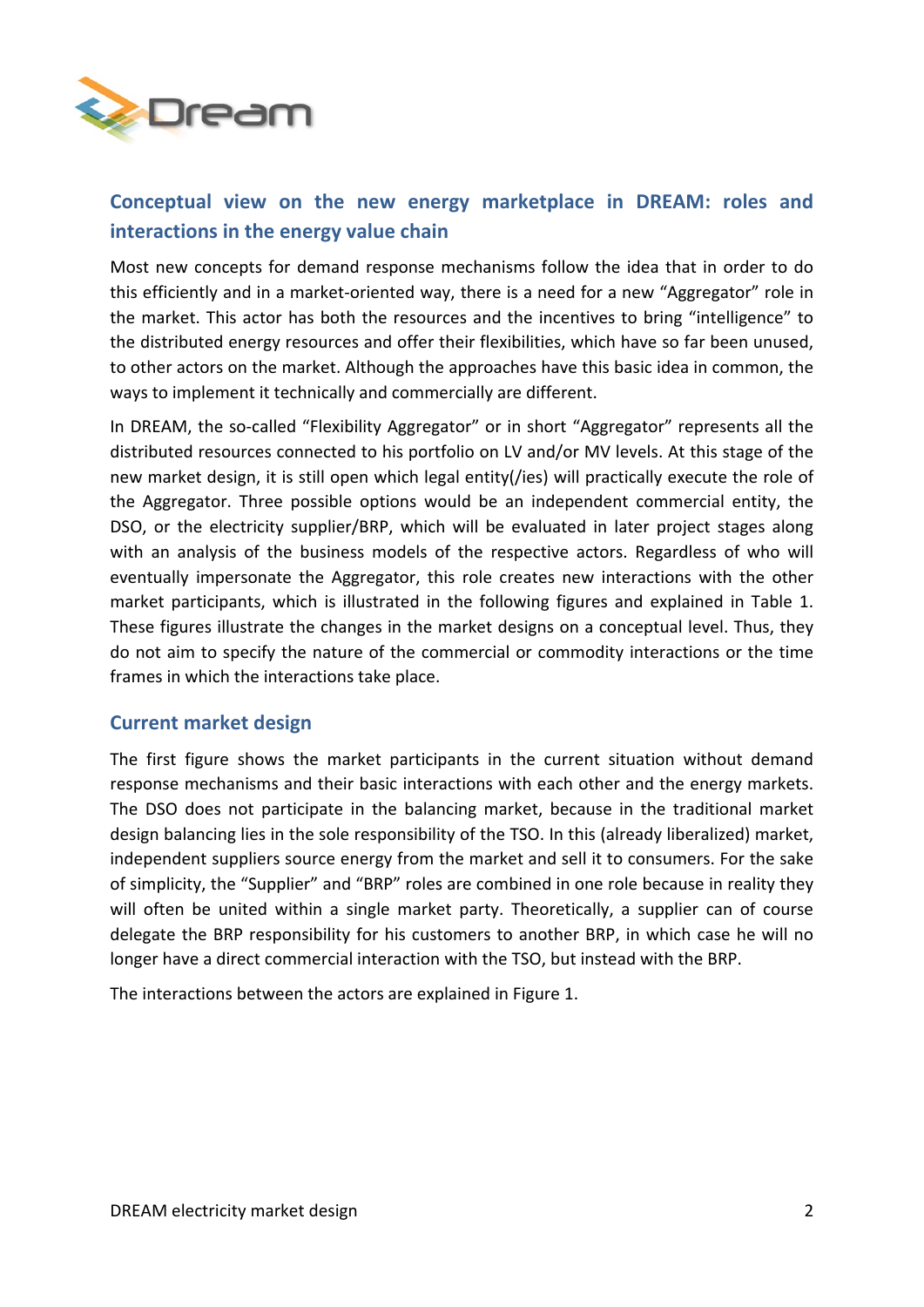



**Figure 1: Current market design of the energy supply chain including interactions**

## **New DREAM market design**

Figure 2 depicts the conceptual view on the new DREAM market design. Here, the new actor "Aggregator" is introduced. The Consumer becomes a Prosumer and is assumed to possess manageable load, storage, and/or production devices. With the Aggregator's participation in the market as mediator for flexibilities from Prosumers towards low voltage as well as higher grid levels, a new balancing market for the distribution level (involving DSOs and Aggregators) can be created next to the conventional balancing market with TSOs as core actor. Suppliers/BRPs can also acquire flexibilities for their own capacity planning and schedule optimization via the market from the Aggregator.

The changed and new interactions in comparison to the original market design are also explained in Table 1 and Table 2.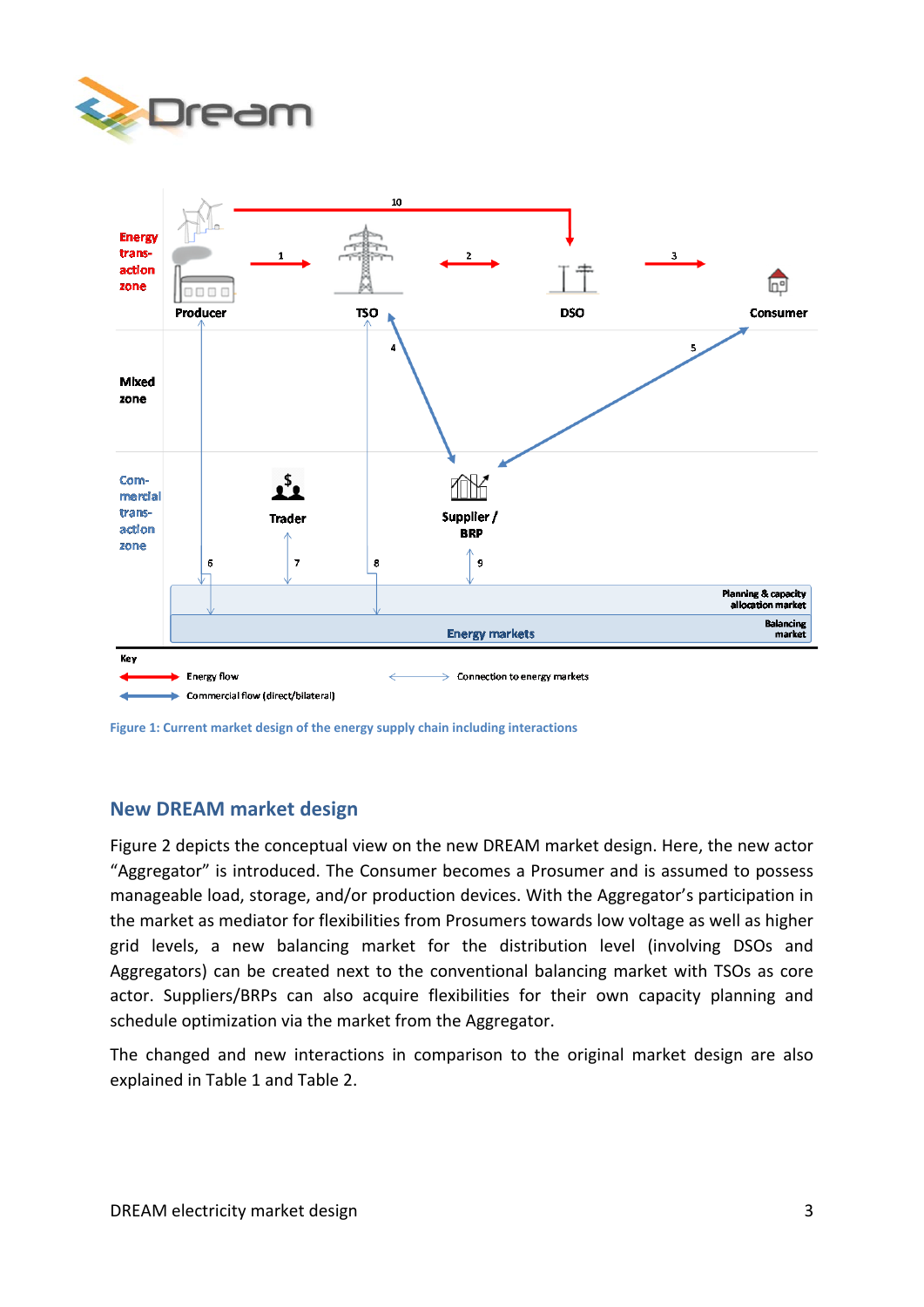



**Figure 2: DREAM market design of the energy supply chain including interactions**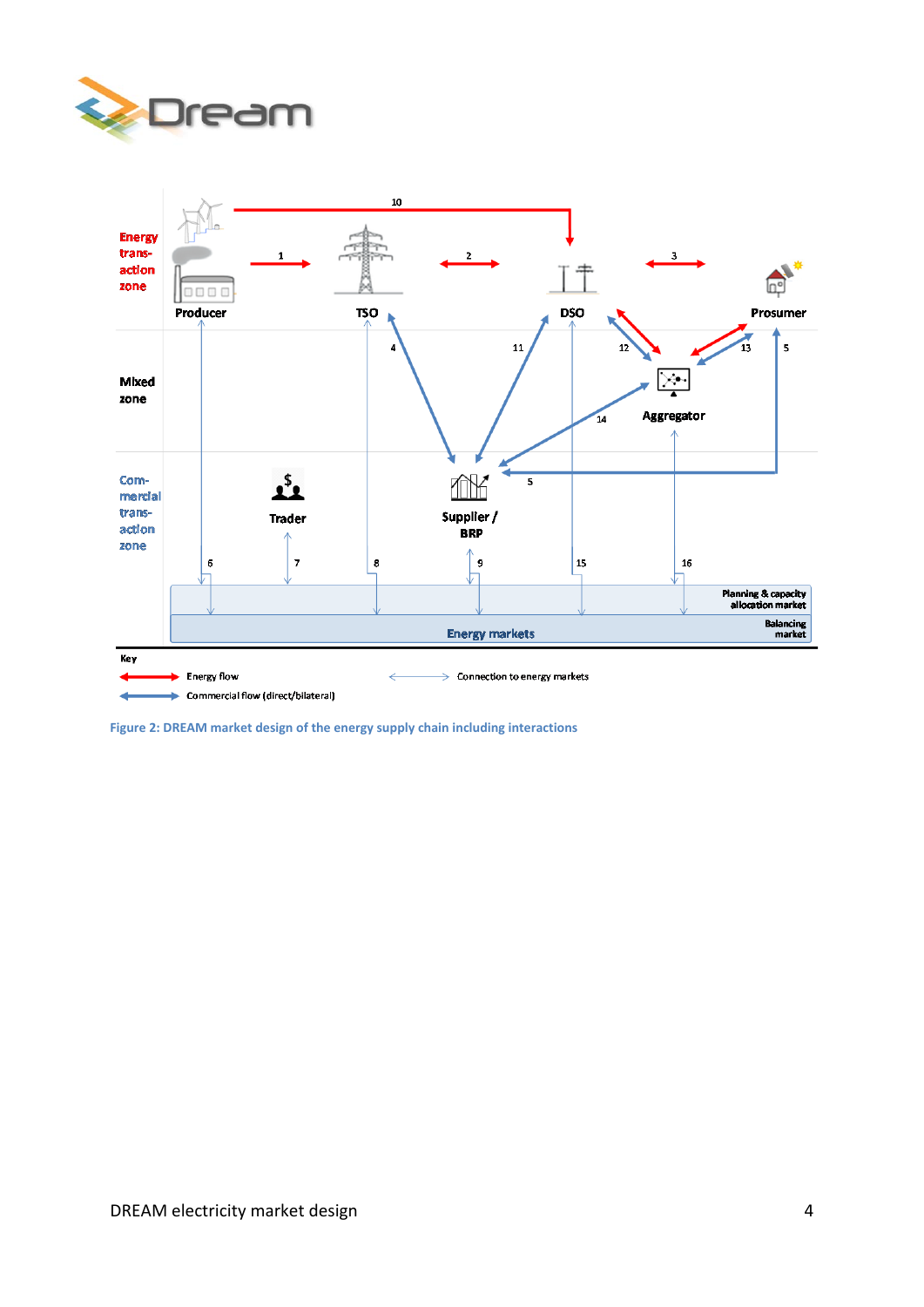

| No.            | <b>Interacting roles</b>    | Type of<br>flow<br>$(E / C)^1$ | Explanation valid for both scenarios when no difference exists, otherwise:                                                                                                                                                                                                                                              |                                                                                                                                                                                                                                             |
|----------------|-----------------------------|--------------------------------|-------------------------------------------------------------------------------------------------------------------------------------------------------------------------------------------------------------------------------------------------------------------------------------------------------------------------|---------------------------------------------------------------------------------------------------------------------------------------------------------------------------------------------------------------------------------------------|
|                |                             |                                | <b>Explanation for current market design</b>                                                                                                                                                                                                                                                                            | <b>Explanation for DREAM market design</b>                                                                                                                                                                                                  |
| $\mathbf{1}$   | Producer-TSO                | Ε                              | (Large) Power producer routes energy (kWh) to TSO as agreed upon in schedule.                                                                                                                                                                                                                                           |                                                                                                                                                                                                                                             |
| $\overline{2}$ | $TSO - DSO$                 | E                              | TSO routes energy (kWh) from HV to MV/LV networks. Due to the growing amount<br>of DC capacity, a local situation can occur in which supply exceeds demand. In this<br>case, the surplus of electricity is fed upwards into the transmission grid, after which<br>the TSO transports it to other distribution networks. |                                                                                                                                                                                                                                             |
| 3              | DSO - Consumer              | E                              | DSO routes energy (kWh) on LV network<br>to (small) Consumer.                                                                                                                                                                                                                                                           | DSO routes energy (kWh) on LV<br>network to Prosumer. In turn, the<br>prosumer may also provide energy to<br>the grid.                                                                                                                      |
| 4              | $TSO -$                     | C                              | C: BRP tells TSO expected schedule in balance area.                                                                                                                                                                                                                                                                     |                                                                                                                                                                                                                                             |
|                | Supplier/BRP                |                                | Imbalance settlement after real time: TSO charges BRP for imbalances.                                                                                                                                                                                                                                                   |                                                                                                                                                                                                                                             |
| 5              | Supplier/BRP-<br>Consumer   | C                              | C: Supplier sells energy (kWh) to<br>Consumer.                                                                                                                                                                                                                                                                          | Supplier sells energy (kWh) to<br>prosumer. In turn, the Prosumer may<br>also sell his energy to the Supplier.                                                                                                                              |
| 6              | Producer-<br>Markets        | C                              | Producer sells capacity (kW) via energy markets. This happens both on planning &<br>capacity allocation (wholesale) markets and - if required and if allowed to do so -<br>on balancing market.                                                                                                                         |                                                                                                                                                                                                                                             |
| $\overline{7}$ | Trader - Markets            | С                              | Trader trades capacity (kW) on planning & capacity allocation market to profit from<br>price variations.                                                                                                                                                                                                                |                                                                                                                                                                                                                                             |
| 8              | TSO - Markets               | С                              | TSO trades (buys and sells) energy (capacity) in the form of ancillary services on the<br>balancing market to ensure real-time grid stability.                                                                                                                                                                          |                                                                                                                                                                                                                                             |
| 9              | Supplier/BRP-<br>Markets    | C                              | BRP trades (buys and sells) energy<br>(capacity) on energy markets.                                                                                                                                                                                                                                                     | BRP trades (buys and sells) energy<br>(capacity) on energy markets.                                                                                                                                                                         |
|                |                             |                                | (a) Planning & capacity allocation<br>(wholesale) market: trading to balance<br>supplies and consumptions in his balance<br>area based on forecasts (portfolio<br>optimization).                                                                                                                                        | (a) Planning & capacity allocation<br>(wholesale) market: trading to balance<br>supplies and consumptions in his<br>balance area based on forecasts<br>(portfolio optimization).                                                            |
|                |                             |                                |                                                                                                                                                                                                                                                                                                                         | (b) Balancing market: participation in<br>new (near-) real-time balancing market<br>on distribution level by using the<br>flexibility provided by the Aggregator.                                                                           |
| 10             | Producer - DSO              | E                              | DG (distributed generation) operators electricity is fed directly into the distribution<br>network of DSO.                                                                                                                                                                                                              |                                                                                                                                                                                                                                             |
| 11             | Supplier/BRP-<br><b>DSO</b> | C                              | - interaction does not exist in current<br>market design -                                                                                                                                                                                                                                                              | DSO needs visibility of the planned<br>actions in his grid to be able to check<br>for network constraints. This is the<br>same argumentation as for interaction<br>No. 12, tbd. later if both are necessary<br>and who will inform the DSO. |

**Table 1: Explanation of interactions in electricity markets (Part 1/2)**

 $1 E =$  energy flow;  $C =$  commercial flow